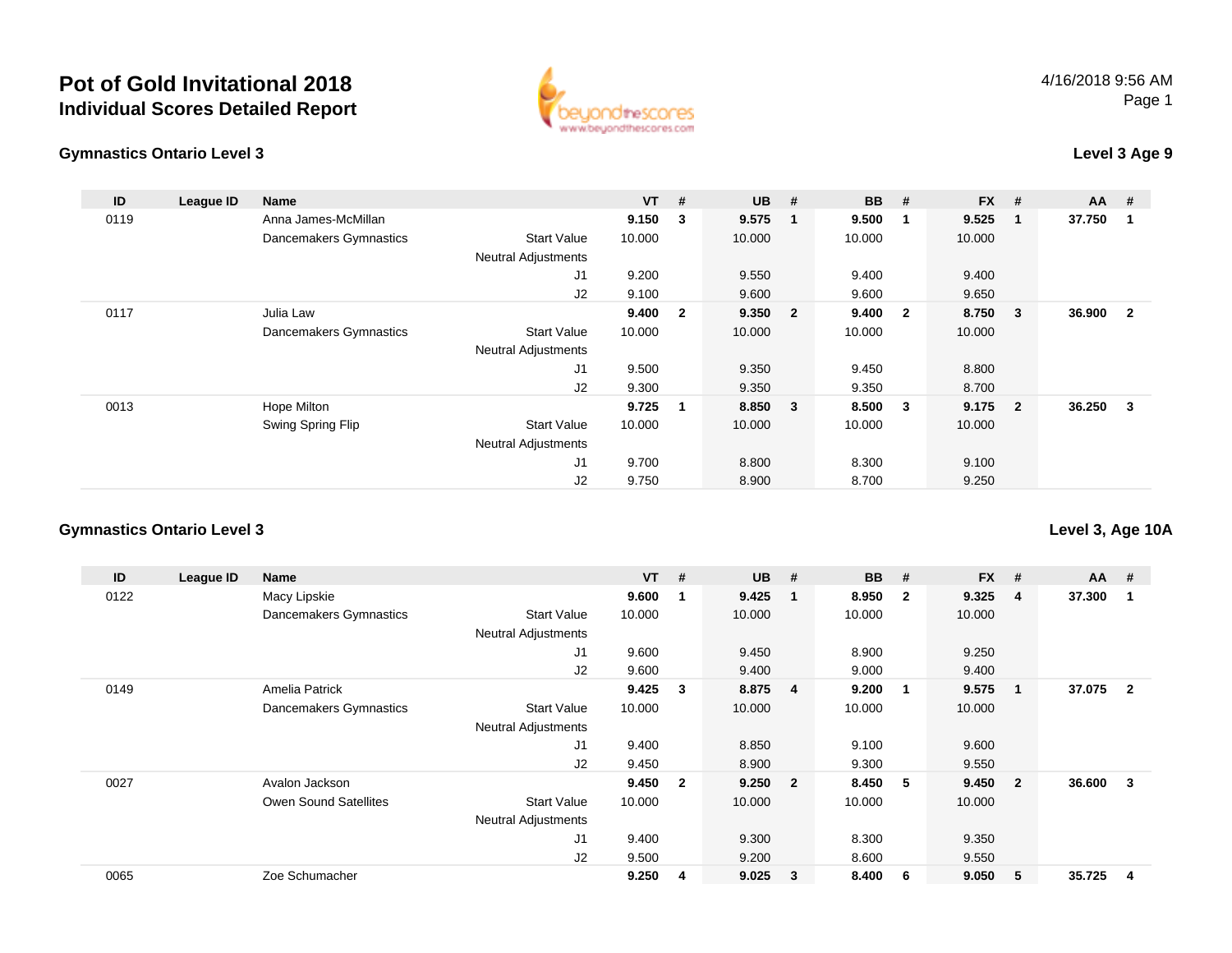

|      | Hanover Aerials Gymnastics Club | <b>Start Value</b>         | 10.000  |    | 10.000  | 10.000 |                         | 10.000 |        |        |     |
|------|---------------------------------|----------------------------|---------|----|---------|--------|-------------------------|--------|--------|--------|-----|
|      |                                 | <b>Neutral Adjustments</b> |         |    |         |        |                         |        |        |        |     |
|      |                                 | J1                         | 9.250   |    | 9.050   | 8.500  |                         | 9.150  |        |        |     |
|      |                                 | J2                         | 9.250   |    | 9.000   | 8.300  |                         | 8.950  |        |        |     |
| 0014 | Kaelynn O'Brien                 |                            | 9.150   | -5 | 8.150 6 | 8.825  | $\overline{\mathbf{3}}$ | 9.350  | $_{3}$ | 35.475 | -5  |
|      | Swing Spring Flip               | <b>Start Value</b>         | 10.000  |    | 10.000  | 10.000 |                         | 10.000 |        |        |     |
|      |                                 | <b>Neutral Adjustments</b> |         |    |         |        |                         |        |        |        |     |
|      |                                 | J1                         | 9.100   |    | 8.300   | 8.800  |                         | 9.500  |        |        |     |
|      |                                 | J2                         | 9.200   |    | 8.000   | 8.850  |                         | 9.200  |        |        |     |
| 0148 | Lola Hoyt                       |                            | 8.650 6 |    | 8.300 5 | 8.500  | $\overline{\mathbf{4}}$ | 7.925  | - 6    | 33.375 | - 6 |
|      | Owen Sound Satellites           | <b>Start Value</b>         | 10.000  |    | 10.000  | 10.000 |                         | 10.000 |        |        |     |
|      |                                 | <b>Neutral Adjustments</b> |         |    |         |        |                         |        |        |        |     |
|      |                                 | J1                         | 8.700   |    | 8.400   | 8.500  |                         | 8.000  |        |        |     |
|      |                                 | J2                         | 8.600   |    | 8.200   | 8.500  |                         | 7.850  |        |        |     |

### **Gymnastics Ontario Level 3**

**Level 3, Age 10B**

| ID   | League ID | Name                         |                            | $VT$ # |                | <b>UB</b> | #                       | <b>BB</b> | #              | <b>FX</b> | #              | <b>AA</b> | #              |
|------|-----------|------------------------------|----------------------------|--------|----------------|-----------|-------------------------|-----------|----------------|-----------|----------------|-----------|----------------|
| 0120 |           | Sirea Rear                   |                            | 9.475  | 1              | 8.400     | 4                       | 9.250     | -1             | 9.450     | -1             | 36.575    | 1              |
|      |           | Dancemakers Gymnastics       | <b>Start Value</b>         | 10.000 |                | 10.000    |                         | 10.000    |                | 10.000    |                |           |                |
|      |           |                              | <b>Neutral Adjustments</b> |        |                |           |                         |           |                |           |                |           |                |
|      |           |                              | J1                         | 9.550  |                | 8.350     |                         | 9.200     |                | 9.400     |                |           |                |
|      |           |                              | J2                         | 9.400  |                | 8.450     |                         | 9.300     |                | 9.500     |                |           |                |
| 0121 |           | Makayla Howard               |                            | 9.275  | $\overline{2}$ | 8.950     | $\overline{1}$          | 8.350     | $\overline{2}$ | 8.550     | -4             | 35.125    | $\overline{2}$ |
|      |           | Dancemakers Gymnastics       | <b>Start Value</b>         | 10.000 |                | 10.000    |                         | 10.000    |                | 10.000    |                |           |                |
|      |           |                              | Neutral Adjustments        |        |                |           |                         |           |                |           |                |           |                |
|      |           |                              | J1                         | 9.350  |                | 8.800     |                         | 8.300     |                | 8.550     |                |           |                |
|      |           |                              | J2                         | 9.200  |                | 9.100     |                         | 8.400     |                | 8.550     |                |           |                |
| 0028 |           | Hannah Werger                |                            | 9.475  | 1              | 8.900     | $\overline{2}$          | 7.800     | $\overline{4}$ | 8.925     | $\mathbf{3}$   | 35.100    | 3              |
|      |           | <b>Owen Sound Satellites</b> | <b>Start Value</b>         | 10.000 |                | 10.000    |                         | 10.000    |                | 10.000    |                |           |                |
|      |           |                              | <b>Neutral Adjustments</b> |        |                |           |                         | $-0.100$  |                |           |                |           |                |
|      |           |                              | J1                         | 9.450  |                | 9.000     |                         | 7.950     |                | 8.900     |                |           |                |
|      |           |                              | J2                         | 9.500  |                | 8.800     |                         | 7.850     |                | 8.950     |                |           |                |
| 0015 |           | Ava Bridge                   |                            | 8.750  | 3              | 8.700     | $\overline{\mathbf{3}}$ | 8.200     | $\mathbf{3}$   | 8.975     | $\overline{2}$ | 34.625    | 4              |
|      |           | Swing Spring Flip            | <b>Start Value</b>         | 10.000 |                | 10.000    |                         | 10.000    |                | 10.000    |                |           |                |
|      |           |                              | Neutral Adjustments        |        |                |           |                         |           |                |           |                |           |                |
|      |           |                              | J1                         | 8.800  |                | 8.700     |                         | 8.100     |                | 9.100     |                |           |                |
|      |           |                              | J2                         | 8.700  |                | 8.700     |                         | 8.300     |                | 8.850     |                |           |                |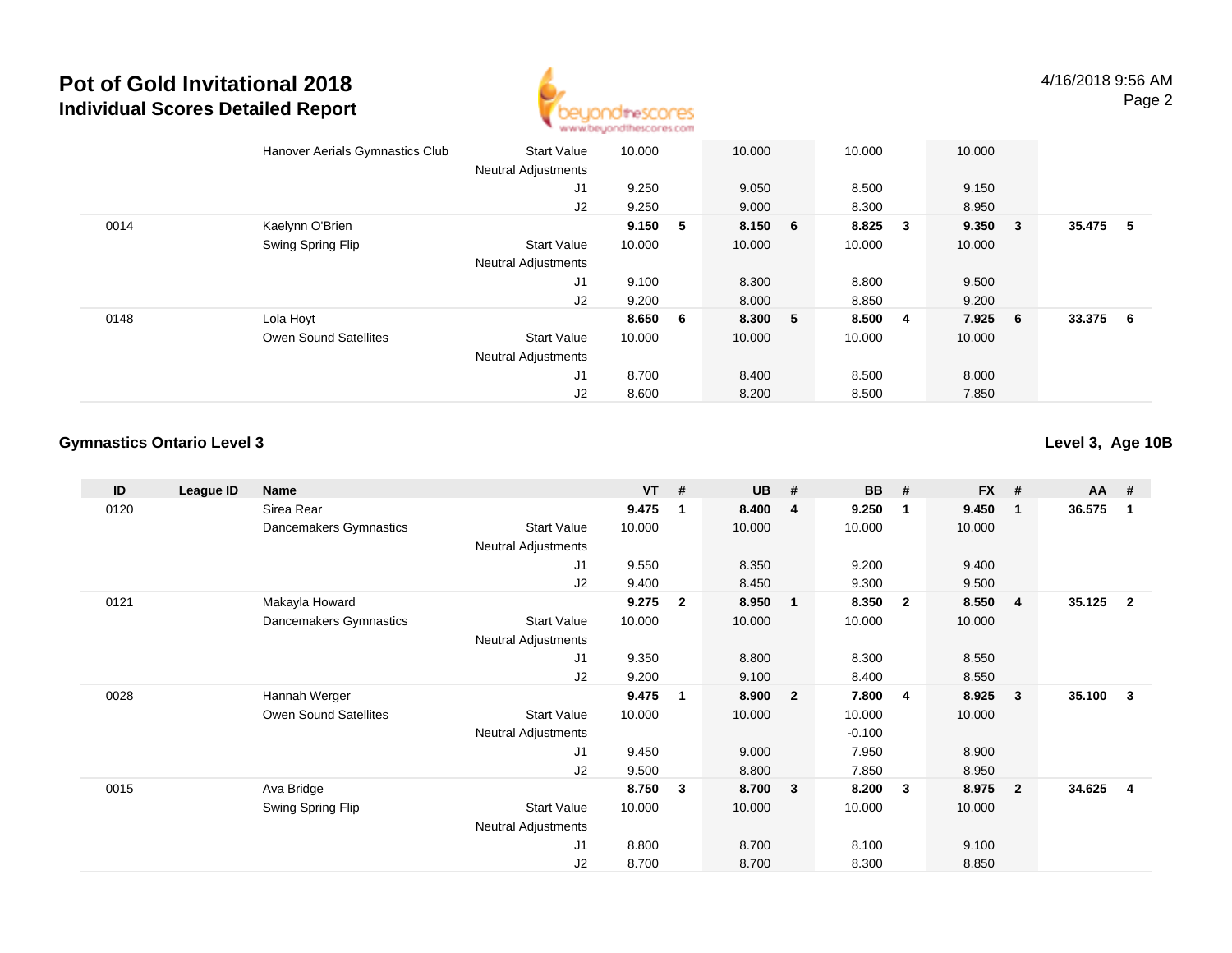

**Level 3, Age 11A**

### **Gymnastics Ontario Level 3**

| ID   | League ID | <b>Name</b>                          |                            | <b>VT</b> | #                       | <b>UB</b> | #                        | <b>BB</b> | #              | <b>FX</b> | #                       | <b>AA</b> | #                       |
|------|-----------|--------------------------------------|----------------------------|-----------|-------------------------|-----------|--------------------------|-----------|----------------|-----------|-------------------------|-----------|-------------------------|
| 0017 |           | Rylan McCulloch                      |                            | 9.525     | $\overline{\mathbf{1}}$ | 9.300     | $\overline{\mathbf{3}}$  | 9.300     | 3              | 9.625     | $\mathbf{1}$            | 37.750    | $\mathbf{1}$            |
|      |           | Swing Spring Flip                    | <b>Start Value</b>         | 10.000    |                         | 10.000    |                          | 10.000    |                | 10.000    |                         |           |                         |
|      |           |                                      | <b>Neutral Adjustments</b> |           |                         |           |                          |           |                |           |                         |           |                         |
|      |           |                                      | J <sub>1</sub>             | 9.500     |                         | 9.400     |                          | 9.300     |                | 9.600     |                         |           |                         |
|      |           |                                      | J2                         | 9.550     |                         | 9.200     |                          | 9.300     |                | 9.650     |                         |           |                         |
| 0126 |           | Ivy Graham                           |                            | 9.325     | $\mathbf{3}$            | 9.050     | $\overline{4}$           | 9.600     | $\overline{1}$ | 9.600     | $\mathbf{2}$            | 37.575    | $\overline{\mathbf{2}}$ |
|      |           | Dancemakers Gymnastics               | <b>Start Value</b>         | 10.000    |                         | 10.000    |                          | 10.000    |                | 10.000    |                         |           |                         |
|      |           |                                      | <b>Neutral Adjustments</b> |           |                         |           |                          |           |                |           |                         |           |                         |
|      |           |                                      | J1                         | 9.350     |                         | 9.050     |                          | 9.600     |                | 9.500     |                         |           |                         |
|      |           |                                      | J2                         | 9.300     |                         | 9.050     |                          | 9.600     |                | 9.700     |                         |           |                         |
| 0123 |           | Makayla Bennett                      |                            | 9.350     | $\overline{2}$          | 9.550     | $\overline{\mathbf{2}}$  | 9.275     | $\overline{4}$ | 9.375     | $\mathbf{3}$            | 37.550    | $\mathbf{3}$            |
|      |           | Dancemakers Gymnastics               | <b>Start Value</b>         | 10.000    |                         | 10.000    |                          | 10.000    |                | 10.000    |                         |           |                         |
|      |           |                                      | <b>Neutral Adjustments</b> |           |                         |           |                          |           |                |           |                         |           |                         |
|      |           |                                      | J <sub>1</sub>             | 9.350     |                         | 9.500     |                          | 9.150     |                | 9.450     |                         |           |                         |
|      |           |                                      | J2                         | 9.350     |                         | 9.600     |                          | 9.400     |                | 9.300     |                         |           |                         |
| 0081 |           | Sarah Boughner                       |                            | 9.525     | $\overline{\mathbf{1}}$ | 9.600     | $\overline{\phantom{0}}$ | 8.775     | 5              | 9.600     | $\overline{2}$          | 37.500    | $\overline{4}$          |
|      |           | <b>GW Elites</b>                     | <b>Start Value</b>         | 10.000    |                         | 10.000    |                          | 10.000    |                | 10.000    |                         |           |                         |
|      |           |                                      | Neutral Adjustments        |           |                         |           |                          |           |                |           |                         |           |                         |
|      |           |                                      | J <sub>1</sub>             | 9.550     |                         | 9.700     |                          | 8.750     |                | 9.550     |                         |           |                         |
|      |           |                                      | J2                         | 9.500     |                         | 9.500     |                          | 8.800     |                | 9.650     |                         |           |                         |
| 0042 |           | Nyah Beisel                          |                            | 9.175     | $\overline{4}$          | 8.875     | $-5$                     | 9.300     | $\mathbf{3}$   | 9.375     | $\mathbf{3}$            | 36.725    | 5                       |
|      |           | <b>Kincardine Klassics</b>           | <b>Start Value</b>         | 10.000    |                         | 10.000    |                          | 10.000    |                | 10.000    |                         |           |                         |
|      |           |                                      | <b>Neutral Adjustments</b> |           |                         |           |                          | $-0.100$  |                |           |                         |           |                         |
|      |           |                                      | J <sub>1</sub>             | 9.150     |                         | 8.850     |                          | 9.400     |                | 9.300     |                         |           |                         |
|      |           |                                      | J2                         | 9.200     |                         | 8.900     |                          | 9.400     |                | 9.450     |                         |           |                         |
| 0003 |           | Hannah Kuntz                         |                            | 9.075     | 5                       | 8.800     | 6                        | 9.425     | $\overline{2}$ | 8.250     | $\overline{\mathbf{4}}$ | 35.550    | 6                       |
|      |           | <b>Woolwich Cardinals Gymnastics</b> | <b>Start Value</b>         | 10.000    |                         | 10.000    |                          | 10.000    |                | 10.000    |                         |           |                         |
|      |           |                                      | <b>Neutral Adjustments</b> |           |                         |           |                          |           |                |           |                         |           |                         |
|      |           |                                      | J <sub>1</sub>             | 9.050     |                         | 8.750     |                          | 9.450     |                | 8.500     |                         |           |                         |
|      |           |                                      | J2                         | 9.100     |                         | 8.850     |                          | 9.400     |                | 8.000     |                         |           |                         |

**Gymnastics Ontario Level 3**

**Level 3, Age 11B**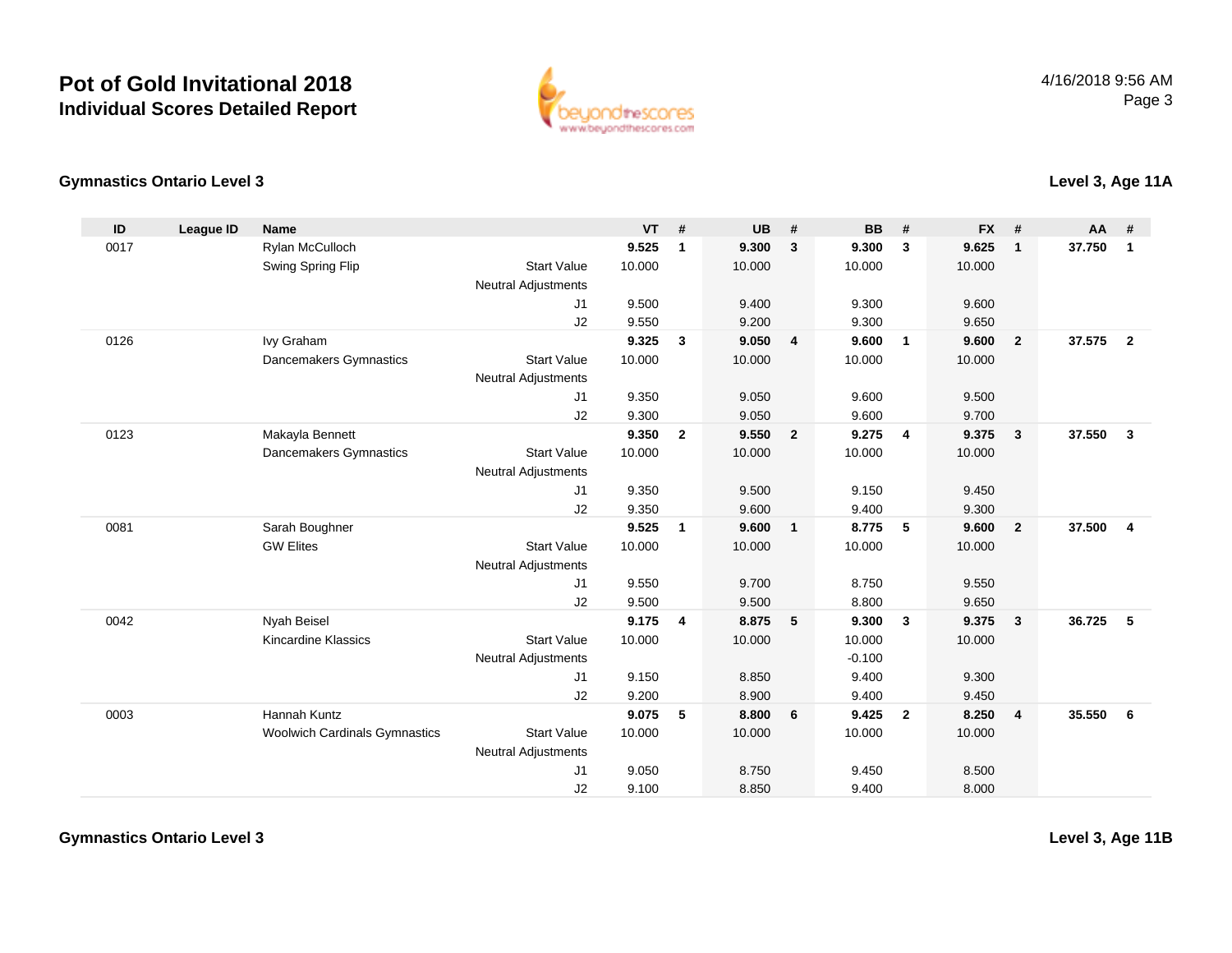

| ID   | League ID | <b>Name</b>                   |                            | $VT$ #       |                          | $UB$ # |                          | <b>BB</b>    | #                        | $FX$ #       |                          | AA #     |                         |
|------|-----------|-------------------------------|----------------------------|--------------|--------------------------|--------|--------------------------|--------------|--------------------------|--------------|--------------------------|----------|-------------------------|
| 0150 |           | Arianna Masala                |                            | <b>X.XXX</b> | $\overline{\phantom{a}}$ | X.XXX  | $\overline{\phantom{a}}$ | <b>X.XXX</b> | $\overline{\phantom{a}}$ | <b>X.XXX</b> | $\overline{\phantom{a}}$ | 0.000    | $-$                     |
| 0127 |           | Rylin Bell                    |                            | 8.850        | $\overline{2}$           | 9.525  | $\mathbf{1}$             | 9.075        | $\overline{2}$           | 9.575        | 1                        | 37.025   | $\blacksquare$          |
|      |           | Dancemakers Gymnastics        | <b>Start Value</b>         | 10.000       |                          | 10.000 |                          | 10.000       |                          | 10.000       |                          |          |                         |
|      |           |                               | Neutral Adjustments        |              |                          |        |                          |              |                          |              |                          |          |                         |
|      |           |                               | J1                         | 8.800        |                          | 9.550  |                          | 9.000        |                          | 9.500        |                          |          |                         |
|      |           |                               | J2                         | 8.900        |                          | 9.500  |                          | 9.150        |                          | 9.650        |                          |          |                         |
| 0004 |           | Aryanna Todoroff              |                            | 8.950        | 1                        | 9.175  | $\overline{2}$           | 9.300        | 1                        | 8.875        | 4                        | 36.300 2 |                         |
|      |           | Woolwich Cardinals Gymnastics | <b>Start Value</b>         | 10.000       |                          | 10.000 |                          | 10.000       |                          | 10.000       |                          |          |                         |
|      |           |                               | <b>Neutral Adjustments</b> |              |                          |        |                          |              |                          |              |                          |          |                         |
|      |           |                               | J1                         | 8.900        |                          | 9.250  |                          | 9.200        |                          | 8.900        |                          |          |                         |
|      |           |                               | J2                         | 9.000        |                          | 9.100  |                          | 9.400        |                          | 8.850        |                          |          |                         |
| 0082 |           | Ruby O'Neil                   |                            | 8.650        | 3                        | 8.700  | 4                        | 8.700        | 3                        | 9.475        | $\overline{2}$           | 35.525   | $\overline{\mathbf{3}}$ |
|      |           | <b>GW Elites</b>              | <b>Start Value</b>         | 10.000       |                          | 10.000 |                          | 10.000       |                          | 10.000       |                          |          |                         |
|      |           |                               | Neutral Adjustments        |              |                          |        |                          |              |                          |              |                          |          |                         |
|      |           |                               | J1                         | 8.600        |                          | 8.600  |                          | 8.700        |                          | 9.400        |                          |          |                         |
|      |           |                               | J2                         | 8.700        |                          | 8.800  |                          | 8.700        |                          | 9.550        |                          |          |                         |
| 0018 |           | Ella Stepaniak                |                            | 8.950        | 1                        | 8.775  | 3                        | 8.000        | 4                        | 9.325        | 3                        | 35.050 4 |                         |
|      |           | Swing Spring Flip             | <b>Start Value</b>         | 10.000       |                          | 10.000 |                          | 10.000       |                          | 10.000       |                          |          |                         |
|      |           |                               | <b>Neutral Adjustments</b> |              |                          |        |                          |              |                          |              |                          |          |                         |
|      |           |                               | J1                         | 9.000        |                          | 8.850  |                          | 7.900        |                          | 9.350        |                          |          |                         |
|      |           |                               | J2                         | 8.900        |                          | 8.700  |                          | 8.100        |                          | 9.300        |                          |          |                         |

### **Gymnastics Ontario Level 3**

**Level 3, Age 11C**

| ID   | League ID | <b>Name</b>            |                            | $VT$ # |                          | $UB$ #       |                          | <b>BB</b> | #                        | <b>FX</b> | - #                      | AA     | #                        |
|------|-----------|------------------------|----------------------------|--------|--------------------------|--------------|--------------------------|-----------|--------------------------|-----------|--------------------------|--------|--------------------------|
| 0043 |           | <b>Hailey Wylds</b>    |                            | X.XXX  | $\overline{\phantom{a}}$ | <b>X.XXX</b> | $\overline{\phantom{a}}$ | X.XXX     | $\overline{\phantom{a}}$ | X.XXX     | $\overline{\phantom{a}}$ | 0.000  | $\overline{\phantom{a}}$ |
| 0124 |           | Allie Devell           |                            | 9.450  | $\mathbf{2}$             | 9.400 2      |                          | 9.450     |                          | 9.700     |                          | 38.000 |                          |
|      |           | Dancemakers Gymnastics | <b>Start Value</b>         | 10.000 |                          | 10.000       |                          | 10.000    |                          | 10.000    |                          |        |                          |
|      |           |                        | <b>Neutral Adjustments</b> |        |                          |              |                          |           |                          |           |                          |        |                          |
|      |           |                        | J <sub>1</sub>             | 9.450  |                          | 9.400        |                          | 9.350     |                          | 9.600     |                          |        |                          |
|      |           |                        | J2                         | 9.450  |                          | 9.400        |                          | 9.550     |                          | 9.800     |                          |        |                          |
| 0016 |           | Bella Hobson           |                            | 9.550  |                          | 9.450        |                          | 9.350     | $\overline{\mathbf{2}}$  | 9.450     | $\overline{\mathbf{2}}$  | 37.800 | $\overline{2}$           |
|      |           | Swing Spring Flip      | <b>Start Value</b>         | 10.000 |                          | 10.000       |                          | 10.000    |                          | 10.000    |                          |        |                          |
|      |           |                        | <b>Neutral Adjustments</b> |        |                          |              |                          |           |                          |           |                          |        |                          |
|      |           |                        | J <sub>1</sub>             | 9.500  |                          | 9.400        |                          | 9.250     |                          | 9.550     |                          |        |                          |
|      |           |                        | J <sub>2</sub>             | 9.600  |                          | 9.500        |                          | 9.450     |                          | 9.350     |                          |        |                          |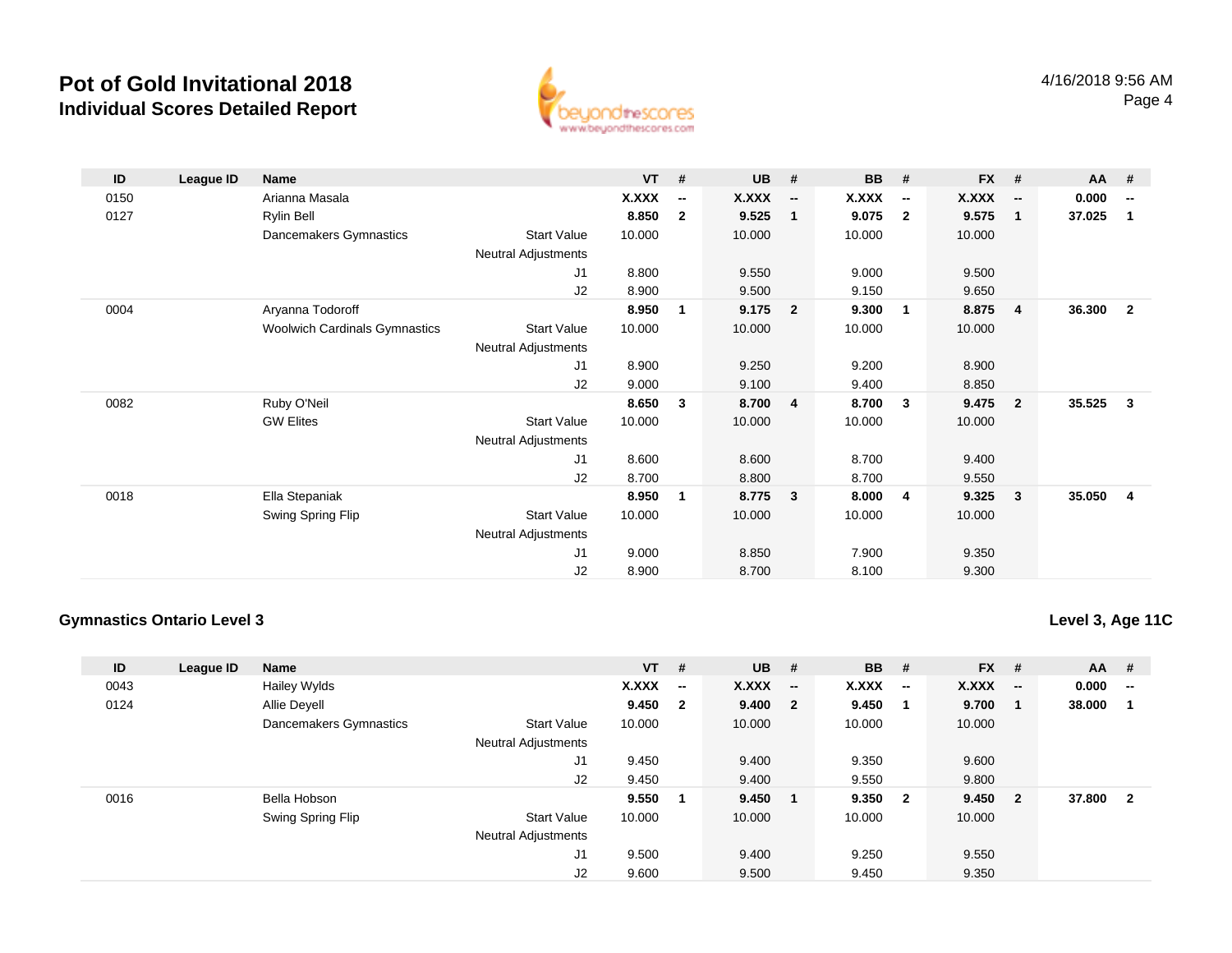

| 0066 | Kiera DiLoreto Harvey<br>Hanover Aerials Gymnastics Club | <b>Start Value</b><br>Neutral Adjustments | 8.950<br>10.000 | 3 | $9.200 \t 3$<br>10.000 | 8.400<br>10.000 | $_{3}$                  | 9.000<br>10.000 | -4  | 35.550 | -3 |
|------|----------------------------------------------------------|-------------------------------------------|-----------------|---|------------------------|-----------------|-------------------------|-----------------|-----|--------|----|
|      |                                                          | J1                                        | 9.000           |   | 9.100                  | 8.500           |                         | 9.100           |     |        |    |
|      |                                                          | J2                                        | 8.900           |   | 9.300                  | 8.300           |                         | 8.900           |     |        |    |
| 0083 | <b>Violet Timbrell</b>                                   |                                           | 8.800           | 4 | 9.400 2                | 8.100           | $\overline{\mathbf{4}}$ | 9.175           | - 3 | 35.475 | 4  |
|      | <b>GW Elites</b>                                         | <b>Start Value</b>                        | 10.000          |   | 10.000                 | 10.000          |                         | 10.000          |     |        |    |
|      |                                                          | <b>Neutral Adjustments</b>                |                 |   |                        |                 |                         |                 |     |        |    |
|      |                                                          | J1                                        | 8.800           |   | 9.350                  | 8.000           |                         | 9.100           |     |        |    |
|      |                                                          | J2                                        | 8.800           |   | 9.450                  | 8.200           |                         | 9.250           |     |        |    |

### **Gymnastics Ontario Level 3**

| ID   | League ID | <b>Name</b>                          |                            | <b>VT</b> | #              | <b>UB</b> | #                       | <b>BB</b> | #              | <b>FX</b> | #                       | <b>AA</b> | #              |
|------|-----------|--------------------------------------|----------------------------|-----------|----------------|-----------|-------------------------|-----------|----------------|-----------|-------------------------|-----------|----------------|
| 0010 |           | <b>Katie Miller</b>                  |                            | 9.350     | $\overline{2}$ | 9.300     | $\overline{1}$          | 9.625     | $\mathbf{1}$   | 8.125     | 6                       | 36.400    | 1              |
|      |           | <b>Woolwich Cardinals Gymnastics</b> | <b>Start Value</b>         | 10.000    |                | 10.000    |                         | 10.000    |                | 10.000    |                         |           |                |
|      |           |                                      | <b>Neutral Adjustments</b> |           |                |           |                         |           |                |           |                         |           |                |
|      |           |                                      | J1                         | 9.350     |                | 9.400     |                         | 9.600     |                | 8.250     |                         |           |                |
|      |           |                                      | J2                         | 9.350     |                | 9.200     |                         | 9.650     |                | 8.000     |                         |           |                |
| 0067 |           | <b>Bethany Bruce</b>                 |                            | 9.075     | 4              | 8.825     | $\overline{\mathbf{2}}$ | 9.025     | $\mathbf{3}$   | 9.400     | $\overline{2}$          | 36.325    | $\overline{2}$ |
|      |           | Hanover Aerials Gymnastics Club      | <b>Start Value</b>         | 10.000    |                | 10.000    |                         | 10.000    |                | 10.000    |                         |           |                |
|      |           |                                      | <b>Neutral Adjustments</b> |           |                |           |                         |           |                |           |                         |           |                |
|      |           |                                      | J1                         | 9.000     |                | 8.950     |                         | 9.150     |                | 9.500     |                         |           |                |
|      |           |                                      | J <sub>2</sub>             | 9.150     |                | 8.700     |                         | 8.900     |                | 9.300     |                         |           |                |
| 0023 |           | Kyra Faulkner                        |                            | 8.750     | 5              | 9.300     | $\blacksquare$          | 8.725     | 5              | 9.450     | $\mathbf{1}$            | 36.225    | $\mathbf{3}$   |
|      |           | Swing Spring Flip                    | <b>Start Value</b>         | 10.000    |                | 10.000    |                         | 10.000    |                | 10.000    |                         |           |                |
|      |           |                                      | <b>Neutral Adjustments</b> |           |                |           |                         |           |                |           |                         |           |                |
|      |           |                                      | J1                         | 8.600     |                | 9.250     |                         | 8.750     |                | 9.400     |                         |           |                |
|      |           |                                      | J2                         | 8.900     |                | 9.350     |                         | 8.700     |                | 9.500     |                         |           |                |
| 0146 |           | Kina Henry                           |                            | 9.075     | 4              | 8.300     | $\overline{4}$          | 9.000     | $\overline{4}$ | 9.175     | $\overline{\mathbf{3}}$ | 35.550    | $\overline{4}$ |
|      |           | <b>Kincardine Klassics</b>           | <b>Start Value</b>         | 10.000    |                | 10.000    |                         | 10.000    |                | 10.000    |                         |           |                |
|      |           |                                      | <b>Neutral Adjustments</b> |           |                |           |                         | $-0.100$  |                |           |                         |           |                |
|      |           |                                      | J1                         | 9.000     |                | 8.300     |                         | 9.000     |                | 9.200     |                         |           |                |
|      |           |                                      | J2                         | 9.150     |                | 8.300     |                         | 9.200     |                | 9.150     |                         |           |                |
| 0128 |           | Sophie Lipsett                       |                            | 9.275     | $\mathbf{3}$   | 7.950     | 5                       | 9.125     | $\overline{2}$ | 9.025     | $\overline{4}$          | 35.375    | -5             |
|      |           | Dancemakers Gymnastics               | <b>Start Value</b>         | 10.000    |                | 10.000    |                         | 10.000    |                | 10.000    |                         |           |                |
|      |           |                                      | <b>Neutral Adjustments</b> |           |                |           |                         |           |                |           |                         |           |                |
|      |           |                                      | J1                         | 9.350     |                | 8.000     |                         | 9.150     |                | 8.950     |                         |           |                |
|      |           |                                      | J <sub>2</sub>             | 9.200     |                | 7.900     |                         | 9.100     |                | 9.100     |                         |           |                |

**Level 3, Age 12 A**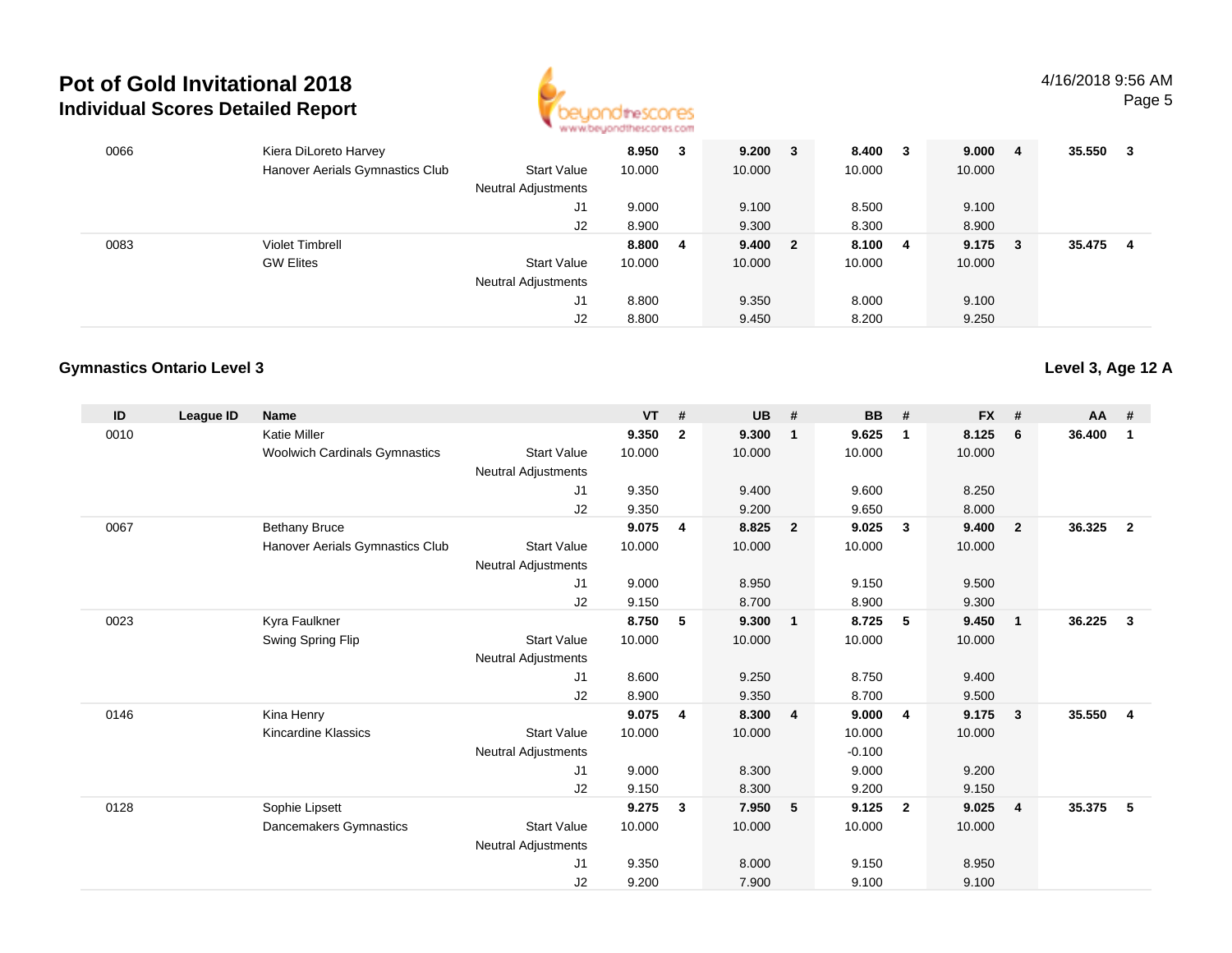

#### 4/16/2018 9:56 AMPage 6

| 0069 | <b>Lily Subject</b>             |                            | 9.500  | 8.700  | 8.050<br>- 6 | 8.750  | 35.000 |
|------|---------------------------------|----------------------------|--------|--------|--------------|--------|--------|
|      | Hanover Aerials Gymnastics Club | <b>Start Value</b>         | 10.000 | 10.000 | 10.000       | 10.000 |        |
|      |                                 | <b>Neutral Adjustments</b> |        |        |              |        |        |
|      |                                 |                            | 9.500  | 8.700  | 8.100        | 8.800  |        |
|      |                                 | J2                         | 9.500  | 8.700  | 8.000        | 8.700  |        |

#### **Gymnastics Ontario Level 3**

**Level 3, Age 12 B**

| ID   | League ID | <b>Name</b>            |                     | $VT$ # |                | <b>UB</b> | #                       | <b>BB</b> | #                       | <b>FX</b> | #              | $AA$ # |                |
|------|-----------|------------------------|---------------------|--------|----------------|-----------|-------------------------|-----------|-------------------------|-----------|----------------|--------|----------------|
| 0129 |           | Makayla Fisher         |                     | 9.625  | 1              | 8.750     | 3                       | 9.325     | $\overline{2}$          | 9.625     | -1             | 37.325 | 1              |
|      |           | Dancemakers Gymnastics | <b>Start Value</b>  | 10.000 |                | 10.000    |                         | 10.000    |                         | 10.000    |                |        |                |
|      |           |                        | Neutral Adjustments |        |                |           |                         |           |                         |           |                |        |                |
|      |           |                        | J1                  | 9.600  |                | 8.700     |                         | 9.350     |                         | 9.600     |                |        |                |
|      |           |                        | J2                  | 9.650  |                | 8.800     |                         | 9.300     |                         | 9.650     |                |        |                |
| 0147 |           | Lauren White           |                     | 9.100  | 3              | 9.275     | -1                      | 9.350     | $\overline{\mathbf{1}}$ | 9.600     | $\overline{2}$ | 37.325 | $\mathbf 1$    |
|      |           | Kincardine Klassics    | <b>Start Value</b>  | 10.000 |                | 10.000    |                         | 10.000    |                         | 10.000    |                |        |                |
|      |           |                        | Neutral Adjustments |        |                |           |                         | $-0.100$  |                         |           |                |        |                |
|      |           |                        | J1                  | 9.050  |                | 9.300     |                         | 9.400     |                         | 9.550     |                |        |                |
|      |           |                        | J <sub>2</sub>      | 9.150  |                | 9.250     |                         | 9.500     |                         | 9.650     |                |        |                |
| 0085 |           | Kourtney Simmers       |                     | 9.250  | $\overline{2}$ | 9.175     | $\overline{\mathbf{2}}$ | 8.800     | $\mathbf{3}$            | 9.550     | 4              | 36.775 | $\overline{2}$ |
|      |           | <b>GW Elites</b>       | <b>Start Value</b>  | 10.000 |                | 10.000    |                         | 10.000    |                         | 10.000    |                |        |                |
|      |           |                        | Neutral Adjustments |        |                |           |                         |           |                         |           |                |        |                |
|      |           |                        | J1                  | 9.250  |                | 9.050     |                         | 8.800     |                         | 9.450     |                |        |                |
|      |           |                        | J <sub>2</sub>      | 9.250  |                | 9.300     |                         | 8.800     |                         | 9.650     |                |        |                |
| 0084 |           | <b>Kate Souliere</b>   |                     | 9.625  | 1              | 8.650     | $\overline{4}$          | 8.450     | $\overline{4}$          | 9.575     | 3              | 36.300 | 3              |
|      |           | <b>GW Elites</b>       | <b>Start Value</b>  | 10.000 |                | 10.000    |                         | 10.000    |                         | 10.000    |                |        |                |
|      |           |                        | Neutral Adjustments |        |                |           |                         | $-0.100$  |                         |           |                |        |                |
|      |           |                        | J1                  | 9.600  |                | 8.600     |                         | 8.500     |                         | 9.700     |                |        |                |
|      |           |                        | J <sub>2</sub>      | 9.650  |                | 8.700     |                         | 8.600     |                         | 9.450     |                |        |                |

### **Gymnastics Ontario Level 3**

**Level 3, Age 13 A**

| ID   | League ID | <b>Name</b>            |                            | VT     | # | UB     | # | <b>BB</b> | $FX$ # | $AA$ # |  |
|------|-----------|------------------------|----------------------------|--------|---|--------|---|-----------|--------|--------|--|
| 0132 |           | Sara Wright            |                            | 9.275  |   | 9.175  |   | 9.525     | 9.500  | 37.475 |  |
|      |           | Dancemakers Gymnastics | <b>Start Value</b>         | 10.000 |   | 10.000 |   | 10.000    | 10.000 |        |  |
|      |           |                        | <b>Neutral Adjustments</b> |        |   |        |   |           |        |        |  |
|      |           |                        | ັ                          | 9.350  |   | 9.150  |   | 9.450     | 9.400  |        |  |
|      |           |                        | J2                         | 9.200  |   | 9.200  |   | 9.600     | 9.600  |        |  |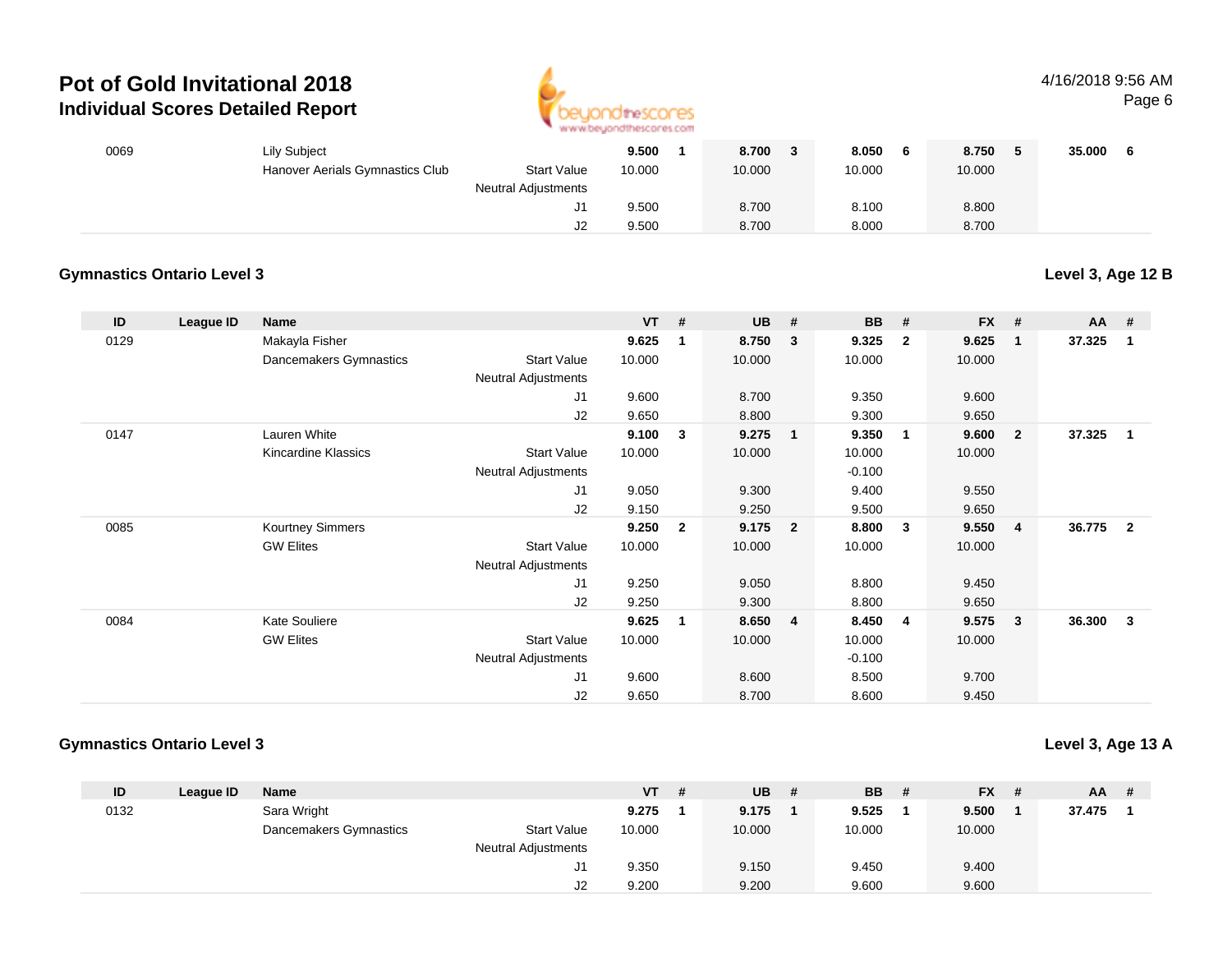

| 0005 | Daniella Chan<br><b>Woolwich Cardinals Gymnastics</b> | <b>Start Value</b>               | 9.150<br>10.000 | $\overline{2}$ | 9.150 2<br>10.000 | 9.450 2<br>10.000 |                         | 9.475<br>10.000 | $\overline{\mathbf{2}}$ | 37.225 | $\overline{2}$ |
|------|-------------------------------------------------------|----------------------------------|-----------------|----------------|-------------------|-------------------|-------------------------|-----------------|-------------------------|--------|----------------|
|      |                                                       | <b>Neutral Adjustments</b><br>J1 | 9.000           |                | 9.150             | 9.500             |                         | 9.400           |                         |        |                |
|      |                                                       | J2                               | 9.300           |                | 9.150             | 9.400             |                         | 9.550           |                         |        |                |
| 0070 | <b>Tylie Camilleri</b>                                |                                  | 8.650 3         |                | 8.375 4           | 8.875             | $\overline{\mathbf{4}}$ | 9.125           | $\overline{\mathbf{3}}$ | 35.025 | 3              |
|      | Hanover Aerials Gymnastics Club                       | <b>Start Value</b>               | 10.000          |                | 10.000            | 10.000            |                         | 10.000          |                         |        |                |
|      |                                                       | <b>Neutral Adjustments</b>       |                 |                |                   |                   |                         |                 |                         |        |                |
|      |                                                       | J1                               | 8.600           |                | 8.400             | 8.700             |                         | 9.250           |                         |        |                |
|      |                                                       | J2                               | 8.700           |                | 8.350             | 9.050             |                         | 9.000           |                         |        |                |
| 0153 | Olivia Redmand                                        |                                  | 8.350 4         |                | 8.675 3           | 8.900             | $\overline{\mathbf{3}}$ | 9.100           | - 4                     | 35.025 | 3              |
|      | Swing Spring Flip                                     | <b>Start Value</b>               | 10.000          |                | 10.000            | 10.000            |                         | 10.000          |                         |        |                |
|      |                                                       | <b>Neutral Adjustments</b>       |                 |                |                   |                   |                         |                 |                         |        |                |
|      |                                                       | J1                               | 8.300           |                | 8.800             | 8.900             |                         | 9.100           |                         |        |                |
|      |                                                       | J2                               | 8.400           |                | 8.550             | 8.900             |                         | 9.100           |                         |        |                |

### **Gymnastics Ontario Level 3**

**Level 3, Age 13 B**

| ID   | League ID | <b>Name</b>                     |                            | <b>VT</b> | #                       | $UB$ #  | <b>BB</b> | - #                     | <b>FX</b> | #                       | $AA$ # |                         |
|------|-----------|---------------------------------|----------------------------|-----------|-------------------------|---------|-----------|-------------------------|-----------|-------------------------|--------|-------------------------|
| 0130 |           | Grace Hynds                     |                            | 9.350     | 1                       | 9.250   | 9.225     |                         | 9.350     | $\overline{\mathbf{2}}$ | 37.175 | - 1                     |
|      |           | Dancemakers Gymnastics          | <b>Start Value</b>         | 10.000    |                         | 10.000  | 10.000    |                         | 10.000    |                         |        |                         |
|      |           |                                 | <b>Neutral Adjustments</b> |           |                         |         |           |                         |           |                         |        |                         |
|      |           |                                 | J1                         | 9.350     |                         | 9.250   | 9.150     |                         | 9.300     |                         |        |                         |
|      |           |                                 | J2                         | 9.350     |                         | 9.250   | 9.300     |                         | 9.400     |                         |        |                         |
| 0131 |           | Nadia Mandeno                   |                            | 9.125     | $\mathbf{3}$            | 8.825 2 | 8.925     | $\overline{\mathbf{3}}$ | 9.550     | $\blacksquare$          | 36.425 | $\overline{\mathbf{2}}$ |
|      |           | Dancemakers Gymnastics          | <b>Start Value</b>         | 10.000    |                         | 10.000  | 10.000    |                         | 10.000    |                         |        |                         |
|      |           |                                 | <b>Neutral Adjustments</b> |           |                         |         |           |                         |           |                         |        |                         |
|      |           |                                 | J1                         | 9.150     |                         | 8.850   | 8.950     |                         | 9.650     |                         |        |                         |
|      |           |                                 | J2                         | 9.100     |                         | 8.800   | 8.900     |                         | 9.450     |                         |        |                         |
| 0071 |           | Mikalynn Pollard                |                            | 9.150     | $\overline{\mathbf{2}}$ | 8.625 3 | 9.175 2   |                         | $9.175$ 3 |                         | 36.125 | $\overline{\mathbf{3}}$ |
|      |           | Hanover Aerials Gymnastics Club | <b>Start Value</b>         | 10.000    |                         | 10.000  | 10.000    |                         | 10.000    |                         |        |                         |
|      |           |                                 | <b>Neutral Adjustments</b> |           |                         |         |           |                         |           |                         |        |                         |
|      |           |                                 | J1                         | 9.100     |                         | 8.600   | 9.050     |                         | 9.100     |                         |        |                         |
|      |           |                                 | J2                         | 9.200     |                         | 8.650   | 9.300     |                         | 9.250     |                         |        |                         |